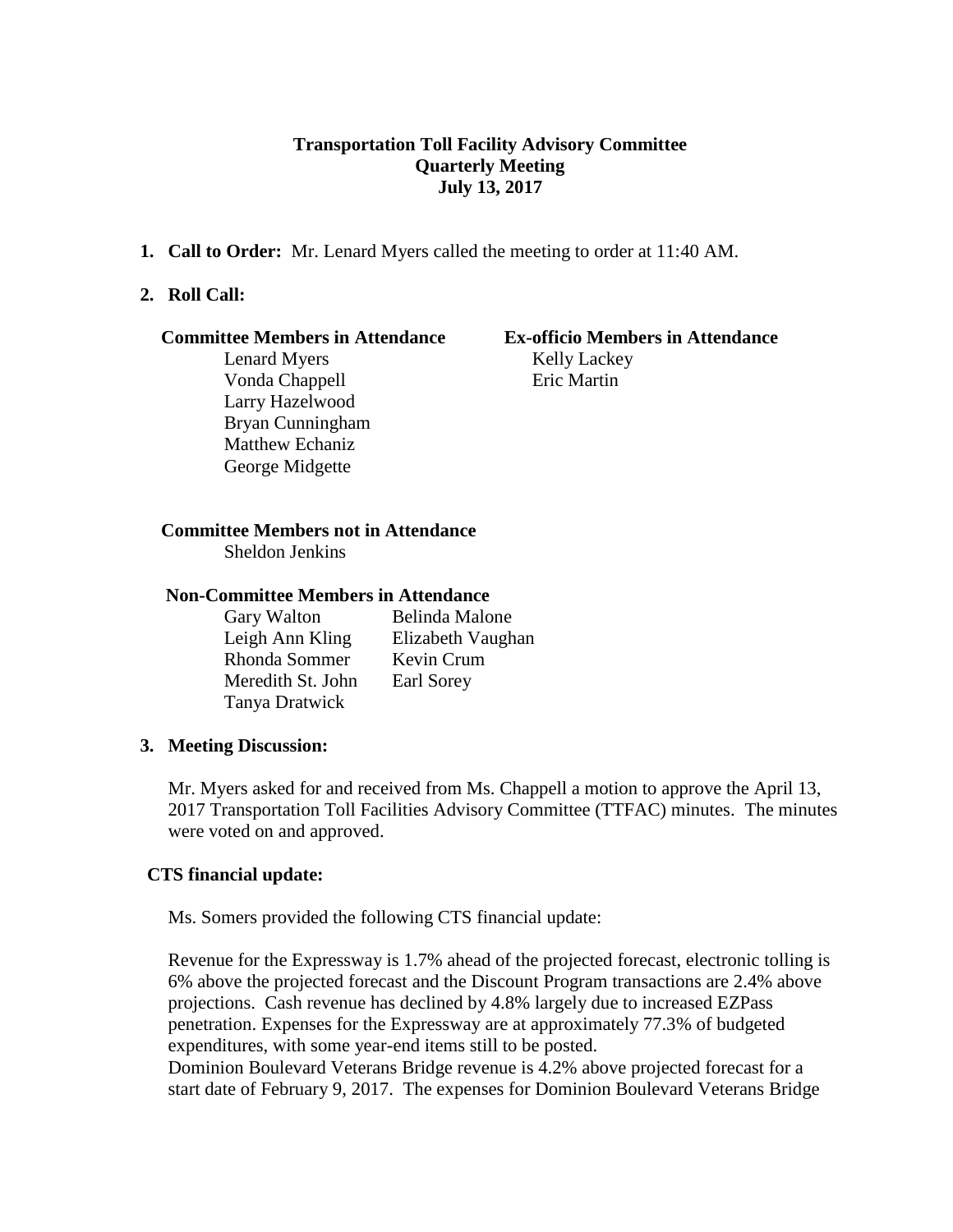are at 44.9% of budgeted expenditures. This number is low due to many expenses being paid through the project which will be closed as of June 30, 2017.

# **Chesapeake Expressway update:**

Mr. Walton provided the following update for the Chesapeake Expressway:

- FY17 Traffic is up 5.5% and Revenue is up approximately 12.4% year-over-year.
- Cash Transactions were down 4.8% while full fare E=ZPass transactions were up 11.7%. Discount Program Transactions were up 6.6%.
- There is continued growth in E-ZPass transactions while cash transaction have continued to decrease.
- The violation rate is consistently  $1.4 1.5\%$ . This is increasing with the increase in E-ZPass use; however, 35 – 45% of these violations are being collected through the 10-day VToll (recycle) process.

Peak Weekend rates are in effect from Saturday, May 20 – Sunday, Sept. 10, 2017. The peak weekend rate for a 2 axle vehicle is \$8.00 and 3 or more axle vehicle is \$9.00. During the peak season to date (8 out of 17 weeks) the traffic numbers this year, as compared to last year, are as follows:

> $\circ$  Southbound Traffic – UP 2.1% o Northbound Traffic – UP 4.3% oTotal Traffic – UP 3.2% oPeak Weekend Revenue – UP 1.8%  $\circ$  Battlefield Blvd. – UP 3.7%

- FY16 Renewal and Replacement construction is complete.
- Inspections completed for FY17 Renewal and Replacement and will be reviewed shortly.
- Expressway Administrative Building renovations will take place this fall/winter.

# **Dominion Boulevard Veterans Bridge update:**

Mr. Walton gave the following update for Dominion Boulevard Veterans Bridge:

Tolling on Dominion Boulevard Veterans Bridge began on February 9, 2017. On July 1, 2017 there was a toll rate increase of 5% for each vehicle class. Toll increase information was pushed out through local media outlets; portable VMS boards placed both north and southbound; on the Dominion Boulevard website; and via social media and print media outlets.

• The average daily transactions have been consistently higher than the traffic and revenue study had projected. Average daily transactions have risen approximately 14.5% from the beginning of tolling.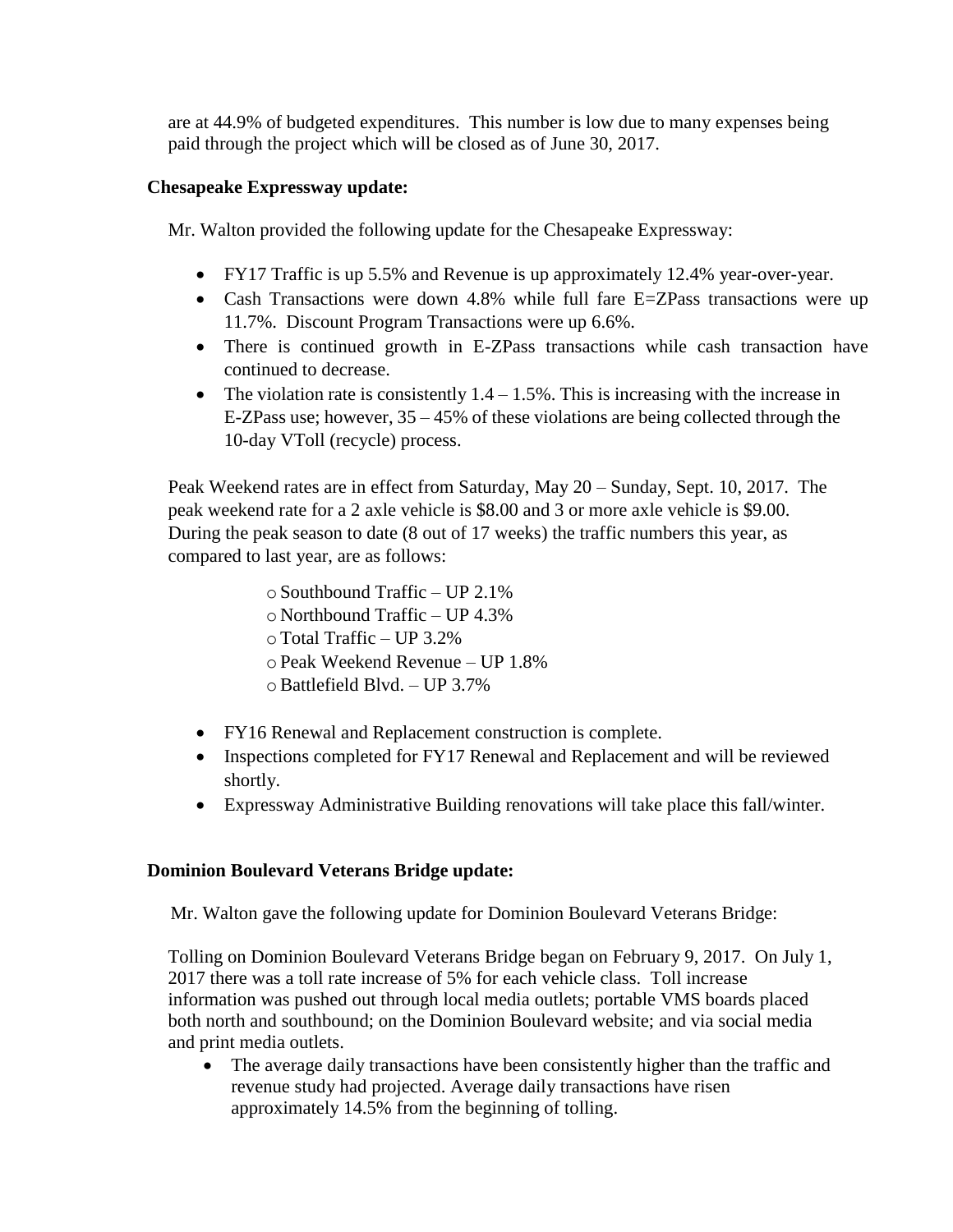- The traffic and revenue report estimated \$24,200 as an average daily expected revenue, and actual revenue collected has been approximately \$28,000 per day.
- E-ZPass penetration averages in the high 70% range, while successful v-tolls pushes that number into the 82% collection range.
- The breakdown for toll class transactions are as follows:
	- $\circ$  Toll Class 1 93.7% of transactions
	- $\circ$  Toll Class 2 2.8% of transactions
	- $\circ$  Toll Class 3 3.5% of transactions
- Website visits average about 28,000 per month while phone calls average about 9000 per month.
- Approximately 36% of payments are being mailed to the lockbox, while the other 64% are submitted through the back office website or phone call.

Mr. Hazelwood asked about the steady increase in traffic on Dominion Boulevard Veterans Bridge and can the increase be attributed to people just getting accustomed to paying a toll. Mr. Walton explained that the belief is that patrons are realizing the trip reliability for Dominion Boulevard Veterans Bridge. They have come to realize the bridge allows them to get where they are going faster than diverting. In addition, the EZPass transactions are also increasing making the trip reliability worth the lower toll rate. The summer traffic dropped 4.5% which is attributed to summer travel patterns changing and the fact that TCC, a large generator of traffic on the bridge, is on their summer schedule, resulting in less students traveling to campus.

Mr. Hazelwood asked if there has been a negative traffic impact to Cedar Road. Mr. Sorey answered that there hasn't been a negative impact, and with schools out it is much easier for patrons to divert off the bridge. The increase on the alternate routes has been minimal and there has not been an increase in issues on these routes.

Ms. Malone gave an update on the back office for Dominion Boulevard Veterans Bridge:

- Overall pleased with the customer service center. Calls and cases have been reviewed/monitored. Issues have been minor and easily resolved.
- Most issues typically arise due to patrons EZPass accounts being in a negative balance, or new/additional plates not being added to their account.
- Some issues arise as patrons don't understand there is a toll because there is not a toll booth in place to pay.

Mr. Myers commented on the positive feedback regarding the customer service center and Mr. Walton explained that there really haven't been any major issues largely due to the exceptional work by Ms. Malone and UBP. He also announced that Ms. Malone will be phasing out of that customer service position and that Ms. Kling will be taking over those responsibilities.

Mr. Myers acknowledged how accurate the traffic and summary reporting has been thus far.